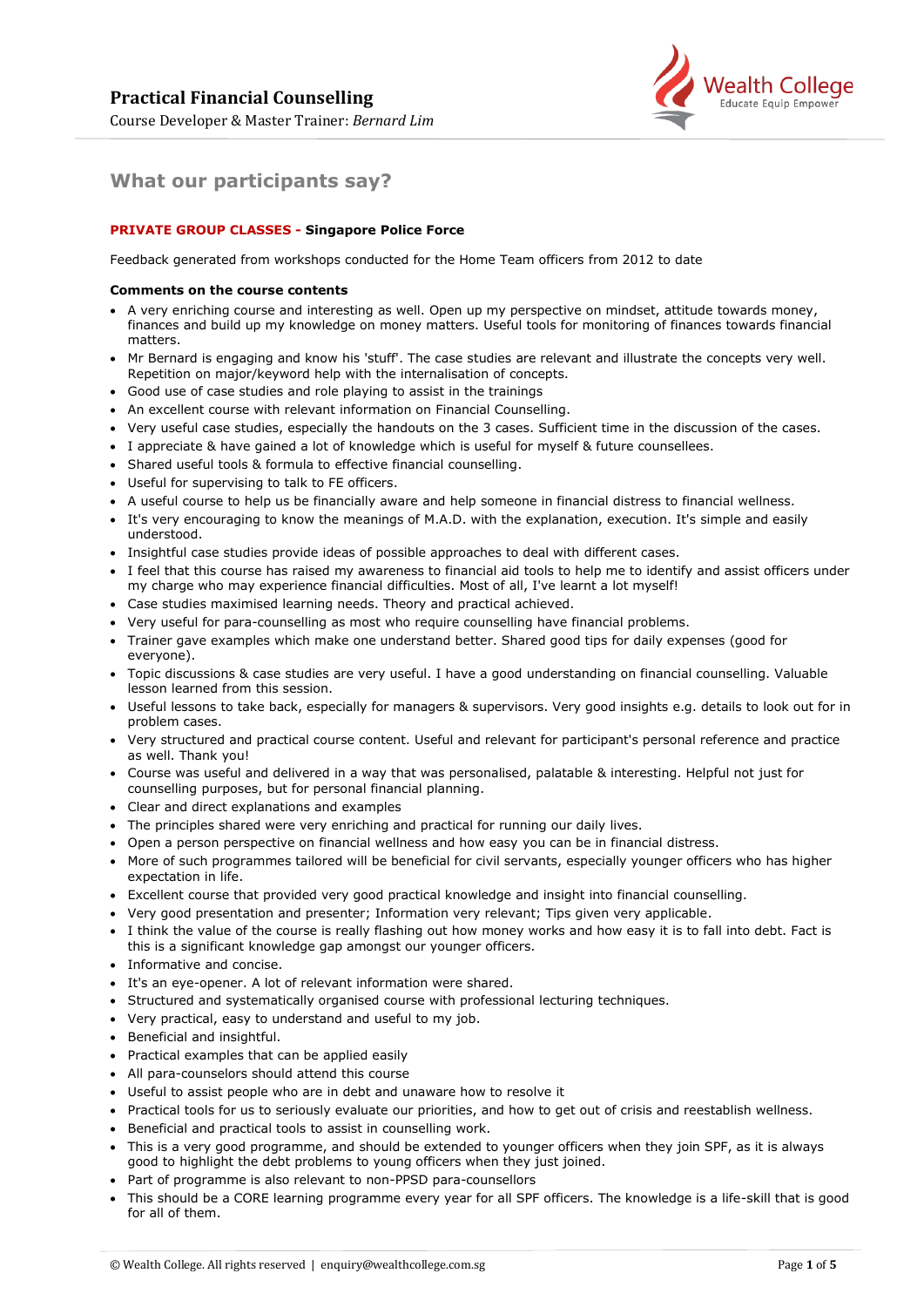# **Practical Financial Counselling**



Course Developer & Master Trainer: *Bernard Lim*

- Very informative and the examples / case studies are really happened around us.
- Gave me a whole new idea on finance and planning and how to assist others in need.

# **If the course has benefitted or impacted your life, describe how it has helped you**

- Knowledge for imparting the destinies of myself and others.
- I have more understanding in using of tools for financial counseling.
- Able to help counsellees understand their expenditure and better manage their money.
- Good. Learnt a lot. Better understanding of financial issues…
- Aware more of financial allocation and indirect helping me to move on helping the low-income family.
- Will use this to help friends or whoever struggling, to check their financial status
- For personal understanding of my financial planning and also advisory on the do's and don'ts.
- Enable us to offer various channels to help people with such needs
- Knowing more on how to do financial budgeting and calculations.
- To better manage my expenses and financial well-being. I'm glad I came for this very useful course.
- Have a framework on how to counsel financially embarrassed cases.
- Now I am better able to understand how the system works, and the trainer has given me enough confidence to know that I am able to help others.
- Self-realisation to plan budget and set goals financial wellness
- It has helped me to understand a little more on my finances and how not to use credit cards, to reduce unnecessary expenditure, and to help our counsellees to be "financially healthy".
- It has helped me become more aware of agencies that are helping. It helped me to be aware of how I spend, and the importance of budgeting
- Better understanding on how to apply tools to financial wellness.
- This course has helped to broaden my knowledge on financials.
- It has given me tools to deal with officers who need help with money management, not just indebtedness.
- Learnt more of the options available.
- Helped me with my own savings and daily usage.

# **Remarks on trainer (Bernard Lim)**

- Trainer (Bernard) was knowledgeable, down-to-earth and provided very good and clear examples to supplement the concepts taught.
- The trainer is very vocal and his lecture makes a lot of sense.
- Lecturer was excellent in terms of knowledge and delivery. Good job in promoting awareness for wealth wellness to the public! There are a lot of good information that is also useful for counsellor.
- Overall the trainer was very professional. Good presentation by trainer.
- Engaging and knowledgeable trainer.
- Trainer has wonderful slides and well coordinated with course materials and lecture.
- Trainer was able to provide good and easy examples to facilitate his teaching and audience to understand better.
- It is an eye-opening topic. Trainer delivered his presentation very well.
- Effective in relating real experience into teaching, which makes this an interesting learning
- Very clear and knowledgeable. Good examples and illustrations. Made difficult concepts simple to understand.
- Interactive and make the course easy to digest.
- Well-presented topic. Good and real case studies.
- Lots of 'real-life" examples to show case.
- Very engaging and shares good practical tips.
- Simple tools Wheel of "Hope" is a good tool
- Able to explain clearly all the concepts that even a layman can understand easily.
- Very animated, informative and a great pleasure to be around. Made this session very fun while learning to be financially well.
- Excellent! Very resourceful and willing to share. Hope to attend more of such courses conducted by him.
- Was able to captivate the audience.
- Bernard takes time to understand the type of cases we counsel on.
- A well-versed and prepared trainer.

# **PRIVATE GROUP CLASSES - Singapore Civil Defence Force**

# *Leow Tian Soon*

This is very useful knowledge especially for those who has financial management problem.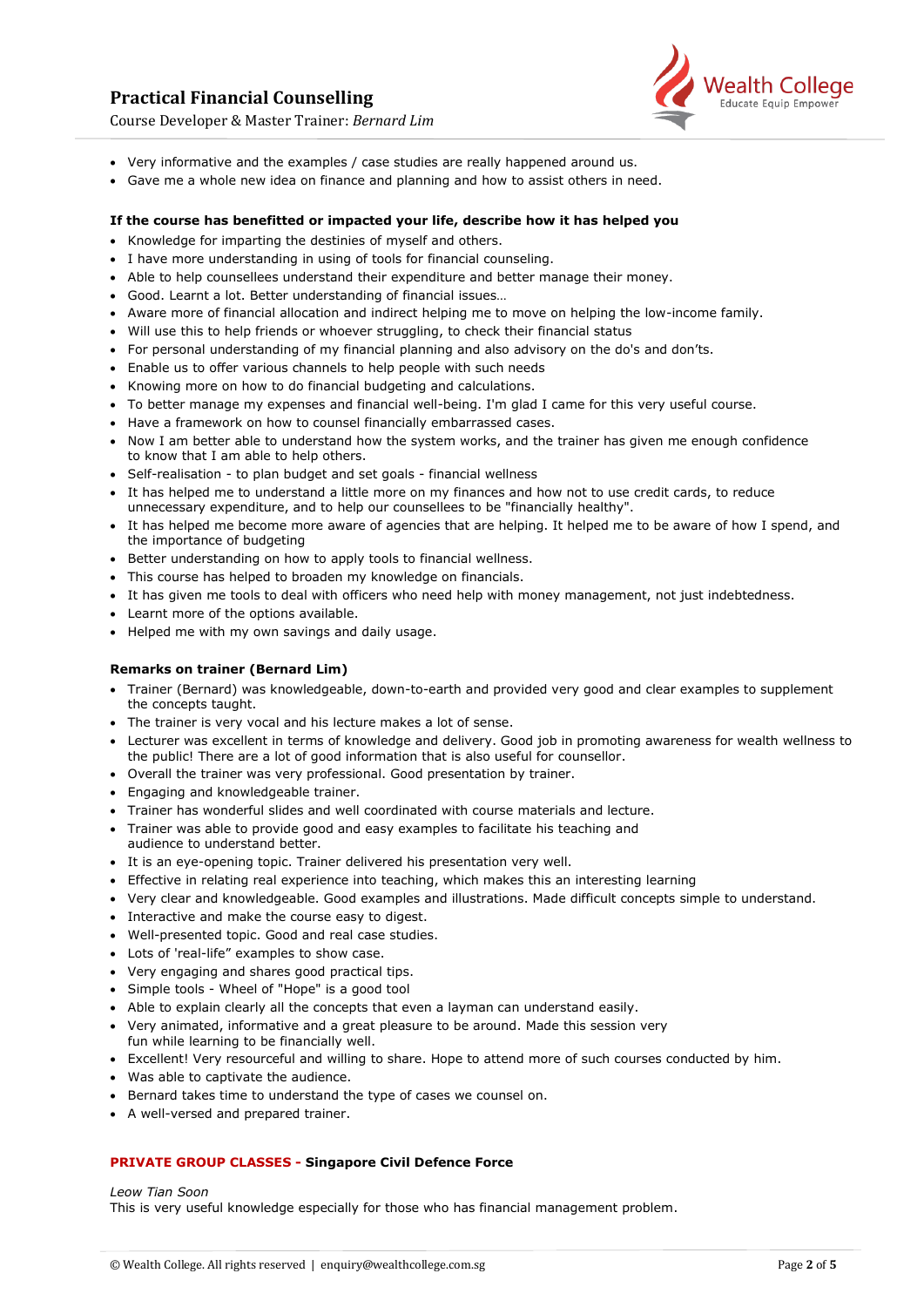# **Practical Financial Counselling**

Course Developer & Master Trainer: *Bernard Lim*

# *Attendee "B"*

Practical and useful applications/case studies given by the lecturer.

*Tan Teck Ming* Very informative sharing on effective financial counselling

*Ivan Kwok* Good info on the financial counselling

*Noor Aseik* Excellent sharing of information and skills

*Isaac Yong* Very enriching. Good tools and information presented.

*Deximal Sei* Practical & structured financial debt management tools for self & others.

*Muhammad Idnos* Keep up the good work!

*Tang Peng Seng*

- − Useful skills & handlers imparted.
- − Very well prepared course!
- − Excellent lecturer. Passionate & sincere.

*Attendee "A"* Case studies shared were relevant & realistic. Able to relate it to the problems I handle prior to this course. This enable me to be better the next time.

*LS Md Idris* The tools provided are useful. The duration is just nice.

*Attendee "B"*

- − Trainer was good in explaining with cases and made it very fun.
- − I felt more could be learnt in depth. It would be better to have lengthen frame of course.

*Lee Kian Fatt* Very good insight into financial counselling

*Zainuddin*

I believe the skills taught today is a useful tool for personal & work life.

*Khairi* Very engaging.

*Maisya* Very vocal trainer, clear and concise…

*Attendee "C"* It's perfect. Well done!

*Lim Beng Hui* The case studies helped to reinforce the learning points.

*Low HL*

Well conducted as the pace is good and lecturer is interesting.

*Batmen*

The initial part of knowing my counsellee (M.A.D.) can also applied in other areas of life. Give Bernard (trainer) more time !!!

*Attendee "A"*

Trainer was knowledgeable on the topic and was very engaging throughout. Appreciate the trainer revising the learning points throughout the workshop, and going through the case studies with the class*.*

*Jimmy Yu* Good case studies shared with tools given to us.

*Attendee "B"* Wonderful contextual and relevant information.

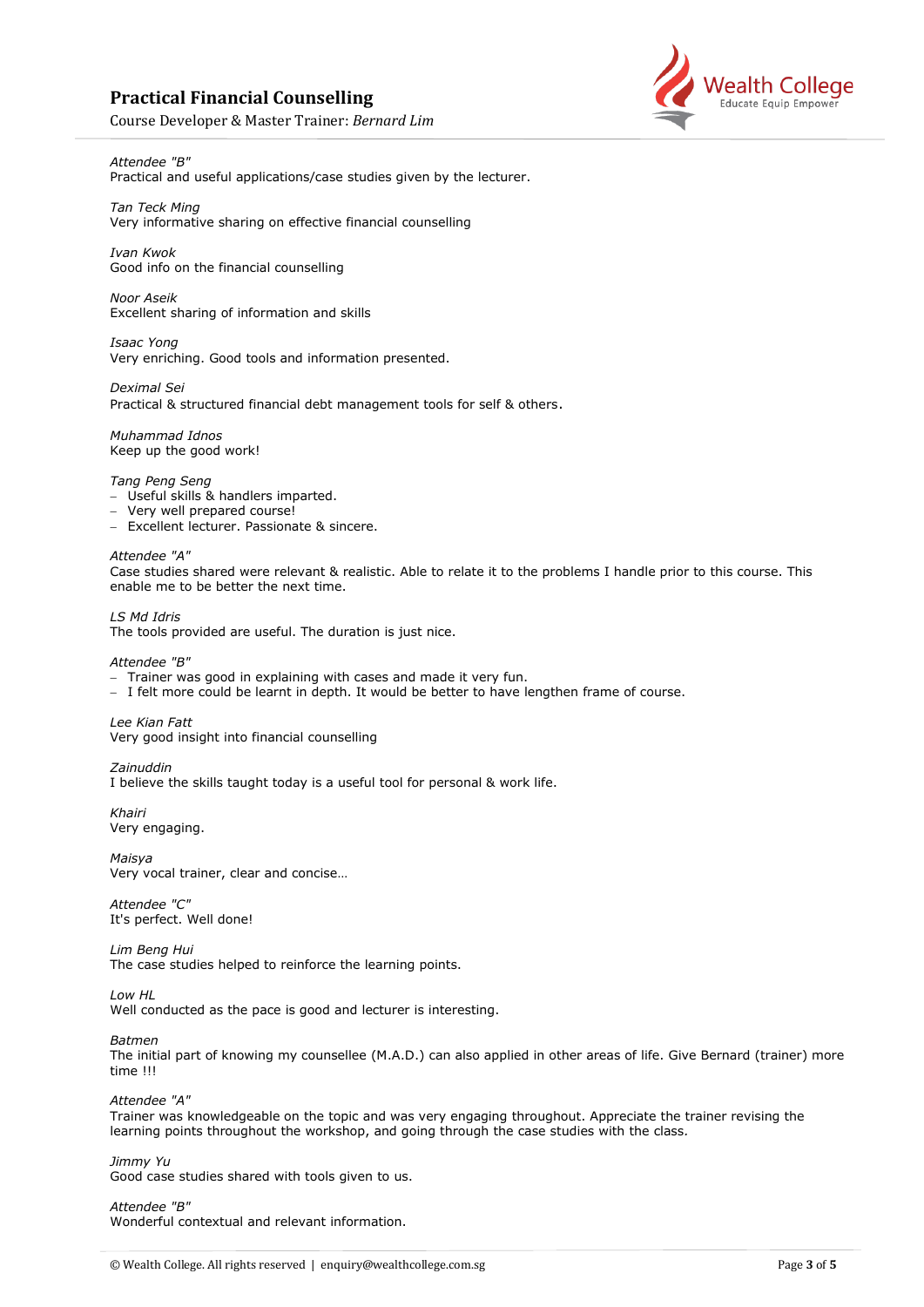# **Practical Financial Counselling**

Course Developer & Master Trainer: *Bernard Lim*



## *Attendee "C"* Interesting stories

*Attendee "D"* Very useful to know about the different tips on financial planning.

*Shahril Saleh*

What did you like about this training? Answer: Knowledgeable trainer & excellent training materials.

**PUBLIC CLASSES** (for counsellers, financial services practitioners, non-practitioners, etc.)

## *Lorna Tan (The Straits Times, Singapore – Featured in Invest Page).*

"Changing your mindset to adopt better money habits - A financial counselling course helped me to understand how I think and feel about money."

## *Christerson Poon*

Very practical and useful information that can be applied to help people.

## *Jonathan Jiang*

Bernard shares his personal experience through the training and makes the lessons easier to understand. Great job!

#### *Alvin Chia*

The course is very informative & gives us a very systematic structure to facilitate the first steps of financial counselling to wards wellness from distress. Bernard is excellent in communicating the training through clear steps & templates, resources!

## *Iris Kao*

Great insights and a well-rounded course to prepare people to help others managing their finances. Insufficient time to cover everything especially given the wealth of knowledge & experience of the trainer. Maybe can make the course a bit longer.

## *Johnathan Tan*

A good course that all must have a basic knowledge on financial wellness/counselling (esp. leaders in organisations). Everyone should attend this course to enrich themselves and help others too with this basic knowledge.

#### *Anna Chan*

It is valuable sharing of information and case study. Really appreciate it. Perhaps training the younger generation could be part of preventive/upstream initiative.

#### *Joanna Kong*

Excellent training! Can be expanded to 2 days for slower pace and to elaborate more for some areas (e.g. debt management plans, bankruptcy). Highly recommended!

#### *Ee Mei Yi*

Really useful for me to talk to my client from now onwards, especially with the tools and better knowledge on some of the financial details....

#### *Benny Thiam*

Bernard is very knowledgeable in financial counselling, an engaging trainer and excellent in vision and passion.

#### *Leslie Ng*

The inter-agency sharing of expertise was very useful.

# *Evelyn Leong*

Useful and structural tools to reveal one's financial status. Good! Looking forward to the next stage.

#### *Kyrene Lim*

Cases studies are based on lecturer's experiences. Very real & practical.

#### *Grace Ang*

Trainer is very committed. Knowledge acquired very beneficial. Lively & interesting.

*Agnes Tham*

Highly recommend 'Practical Financial Counselling' course to financial planners as it is quite comprehensive & in depth, which is currently unavailable in any other course.

#### *See Ling Ling* Look into liabilities of counsellors